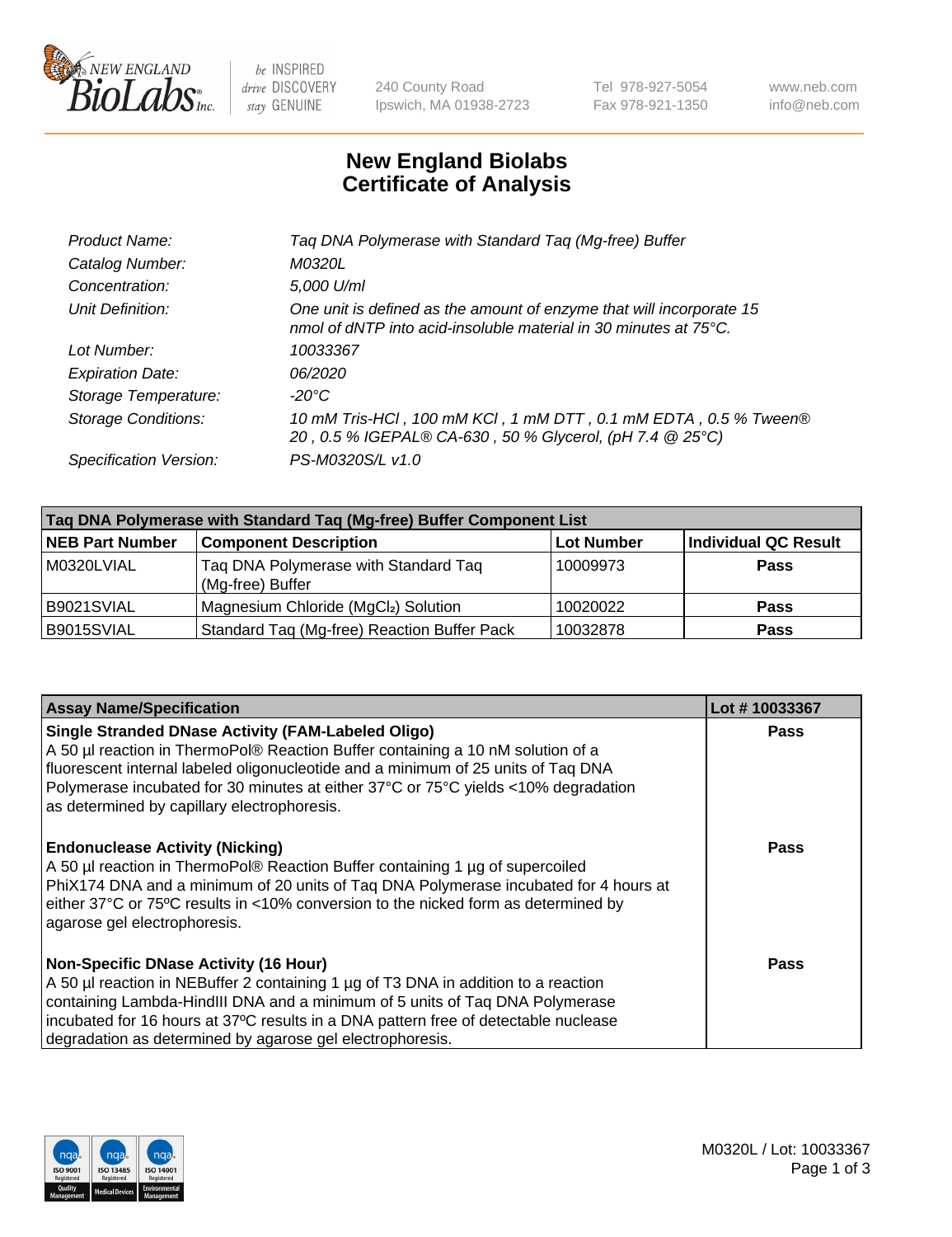

 $be$  INSPIRED drive DISCOVERY stay GENUINE

240 County Road Ipswich, MA 01938-2723 Tel 978-927-5054 Fax 978-921-1350 www.neb.com info@neb.com

| <b>Assay Name/Specification</b>                                                                                                                                                                                                                                                                                                                                                                                           | Lot #10033367 |
|---------------------------------------------------------------------------------------------------------------------------------------------------------------------------------------------------------------------------------------------------------------------------------------------------------------------------------------------------------------------------------------------------------------------------|---------------|
| PCR Amplification (5.0 kb Lambda DNA)<br>A 50 µl reaction in Standard Taq (Mg-free) Reaction Buffer plus 1.5 mM MgCl2 in the<br>presence of 200 µM dNTPs and 0.2 µM primers containing 5 ng Lambda DNA with 1.25<br>units of Taq DNA Polymerase for 25 cycles of PCR amplification results in the<br>expected 5.0 kb product.                                                                                             | Pass          |
| <b>Phosphatase Activity (pNPP)</b><br>A 200 µl reaction in 1M Diethanolamine, pH 9.8, 0.5 mM MgCl2 containing 2.5 mM<br>p-Nitrophenyl Phosphate (pNPP) and a minimum of 100 units Taq DNA Polymerase<br>incubated for 4 hours at 37°C yields <0.0001 unit of alkaline phosphatase activity<br>as determined by spectrophotometric analysis.                                                                               | Pass          |
| <b>Protein Purity Assay (SDS-PAGE)</b><br>Taq DNA Polymerase is ≥ 99% pure as determined by SDS-PAGE analysis using Coomassie<br>Blue detection.                                                                                                                                                                                                                                                                          | Pass          |
| <b>qPCR DNA Contamination (E. coli Genomic)</b><br>A minimum of 5 units of Taq DNA Polymerase is screened for the presence of E. coli<br>genomic DNA using SYBR® Green qPCR with primers specific for the E. coli 16S rRNA<br>locus. Results are quantified using a standard curve generated from purified E. coli<br>genomic DNA. The measured level of E. coli genomic DNA contamination is $\leq 1$ E. coli<br>genome. | Pass          |
| <b>RNase Activity (Extended Digestion)</b><br>A 10 µl reaction in NEBuffer 4 containing 40 ng of a 300 base single-stranded RNA<br>and a minimum of 1 µl of Taq DNA Polymerase is incubated at 37°C. After incubation<br>for 16 hours, >90% of the substrate RNA remains intact as determined by gel<br>electrophoresis using fluorescent detection.                                                                      | Pass          |

This product has been tested and shown to be in compliance with all specifications.